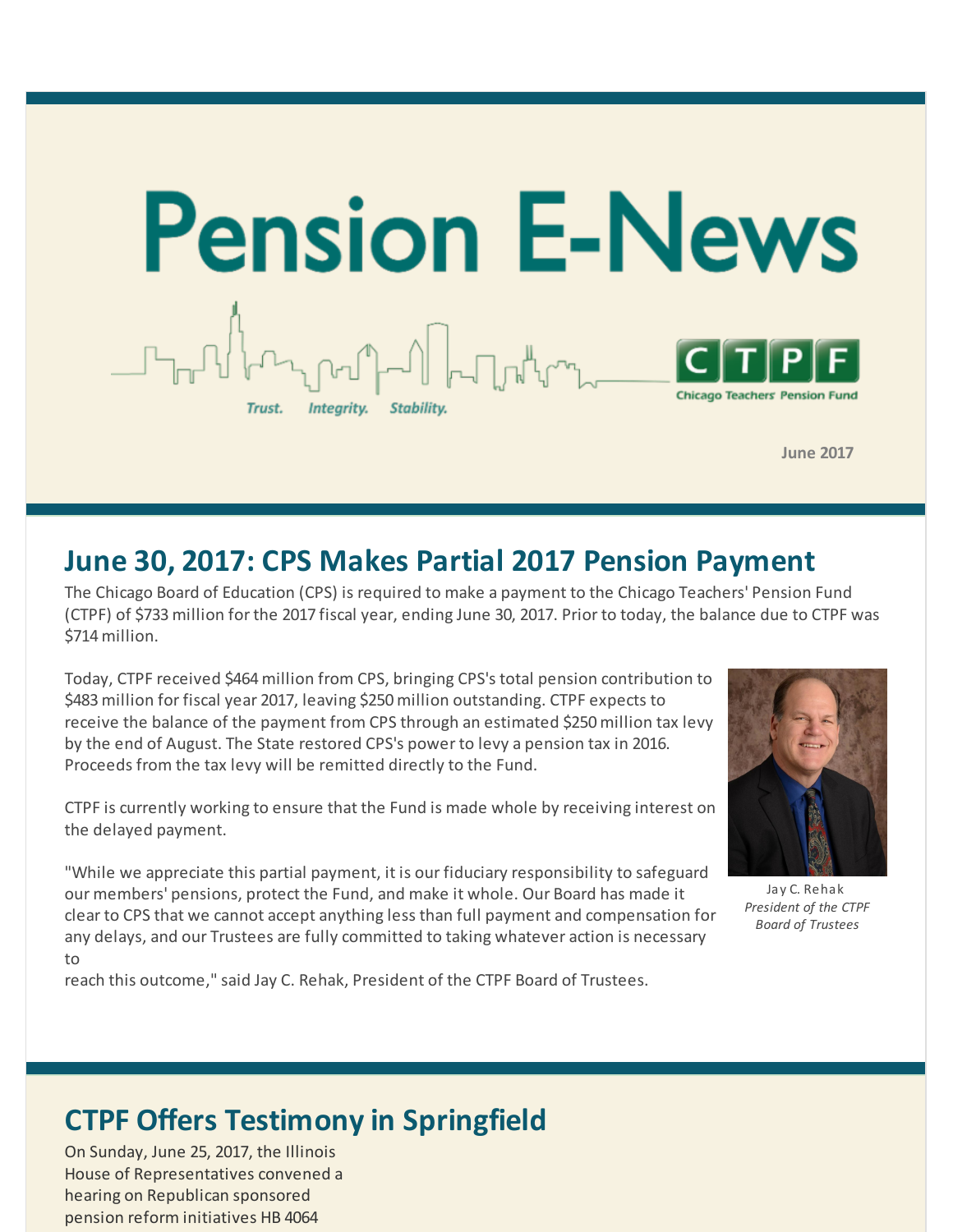(consideration/election) and HB 4065 (hybrid/defined contribution).

A Special Committee of the Whole met to address pension reform, specifically HB 4064, which mirrors the Senate consideration model, and HB 4065, which contains elements of the Governor's hybrid plan. Both pension reform initiatives are sponsored by House Minority Republican Leader Jim Durkin. A panel of opponents and a panel of various pension funds participated in Sunday's committee meeting.



CTPF's Chief Legal Officer John Schomberg testifies on behalf of the Fund, June 25, 2017, in Springfield. Pictured from L-R: Schomberg, Marcy Dutton (TRS), Martin Noven (SURS), and Tim Blair (SERS)

CTPF's Chief Legal Officer, John

Schomberg, testified at the hearing. No votes were taken on either legislative proposal.

### **CTPF Trustee Raymond Wohl Announces Retirement**

The Fund extends its congratulations and best wishes for a long and productive retirement to CTPF Trustee

Raymond Wohl, who announced his retirement from CPS after more than 24 years of service. A tireless advocate for the Fund, Trustee Wohl has been a vocal supporter of full funding and the restoration of the CTPF tax levy.

Trustee Wohl was elected to the board in November 2011 and reelected in 2014. He served in a variety of leadership positions including Financial Secretary, Recording Secretary, and Chair of the Pension Law and Rules and Communications Committees. He has represented the Fund at multiple national conferences including the 2013 and 2014 National Conference on Public Employee Retirement Systems where he was an invited speaker, and at the Harvard University Trustee Leadership Forum where he served as a panelist discussing "Socially Responsible Investing."

"On behalf of our Board of Trustees and staff, I want to

wholeheartedly thank Trustee Wohl for his dedication and service to the Fund and its members and wish him a well-deserved retirement," said Charles A. Burbridge, CTPF Executive Director.

### **Trustee Vacancy: Applications Due July 7**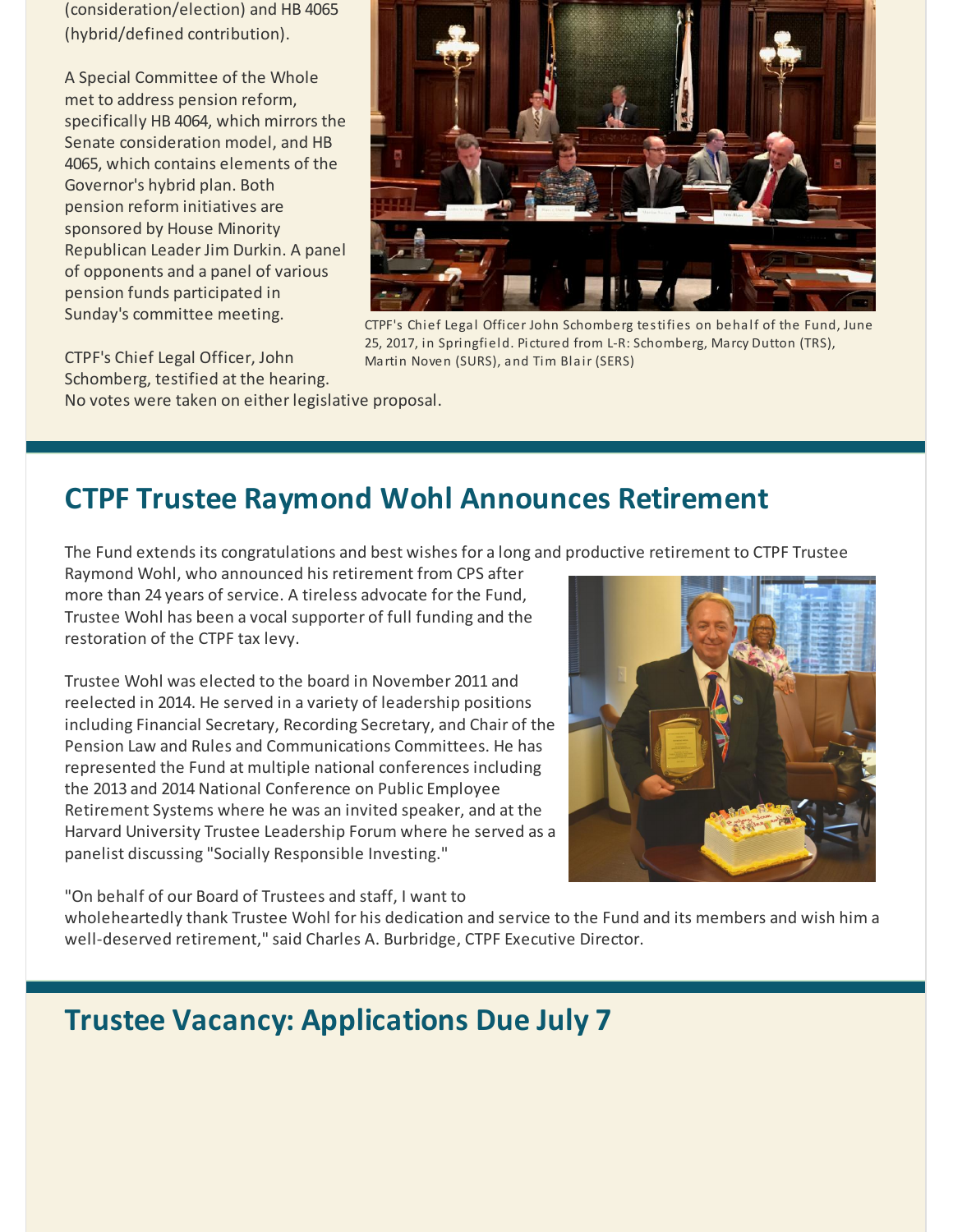In accordance with the Pension Board Bylaws, following Trustee Wohl's resignation, the Board declared a vacancy in a Teacher Trustee position. A special committee will evaluate candidates to fill the vacancy and to make a recommendation to the Board on July 20, 2017.

#### **Candidate Eligibility**

Any eligible **active teacher** may ask to be considered to fill the vacancy. A candidate for the Teacher Trustee position must meet the following eligibility criteria:

- 1. be a Contributor/Member, other than a principal/administrator, of the Fund, as defined in 40 ILCS 5/17-106;
- 2. have been assigned on a regular certificate (license) for at least 10 years in the Chicago Public Schools or charter schools within District 299.

#### **Applications**

To apply for the vacant Teacher Trustee position, please submit a resume and a candidate statement to Charles A. Burbridge, Executive Director, *elections@ctpf.org*, no later than 5:00 p.m. CST on Friday, July 7, 2017. The special committee will meet prior to the next regular Board of Trustees' meeting to review applications and evaluate the candidates.

### **2017 Election Notice**

On November 7, 2017, the Chicago Teachers' Pension Fund will hold elections for:

- Two (2) Teacher Trustees to serve three-year terms from November 2017-2020
- One (1) Principal/Administrator Trustee to fill a vacancy for the term ending November 2019
- Three (3) Pensioner Trustees to serve two-year terms from November 2017-2019

#### **NOMINATION PACKETS**

Nomination Packets for individuals who wish to run for election are now available. Contact Gail Davis: 312.604.1400, ext. 402, or email [elections@ctpf.org](mailto:elections@ctpf.org) to request a packet. Completed nominating

petitions and candidate resumes must be submitted to the Chicago Teachers' Pension Fund office on or before close of business at 5:00 p.m. CDT, **Friday, September 29, 2017.**

**Click here for the official [election](http://r20.rs6.net/tn.jsp?f=001sl55Lz7L9hXTuYSadN2-xbkQiB376nkl6rf9Ov7f9Lua82d4Bl0fIUTyaCAQv-fWt2SucWfheSsDXiaUfR15XLrLFkw_dUOeA7grH3CmiQXdcvYGOQe6IClMHJYY2UwCZ6lsSUqHBY8jWEYdgycCWvdhIkvhF_BbA1WhELw3m68HyVLHgETFCC-nFN_GJlUgibcFdjAf-gvanaVY6axrkq4K_Z_avxugHWQes-N59-Kz6BQxRrHutcWeXRVSsYlg&c=&ch=) notice.**



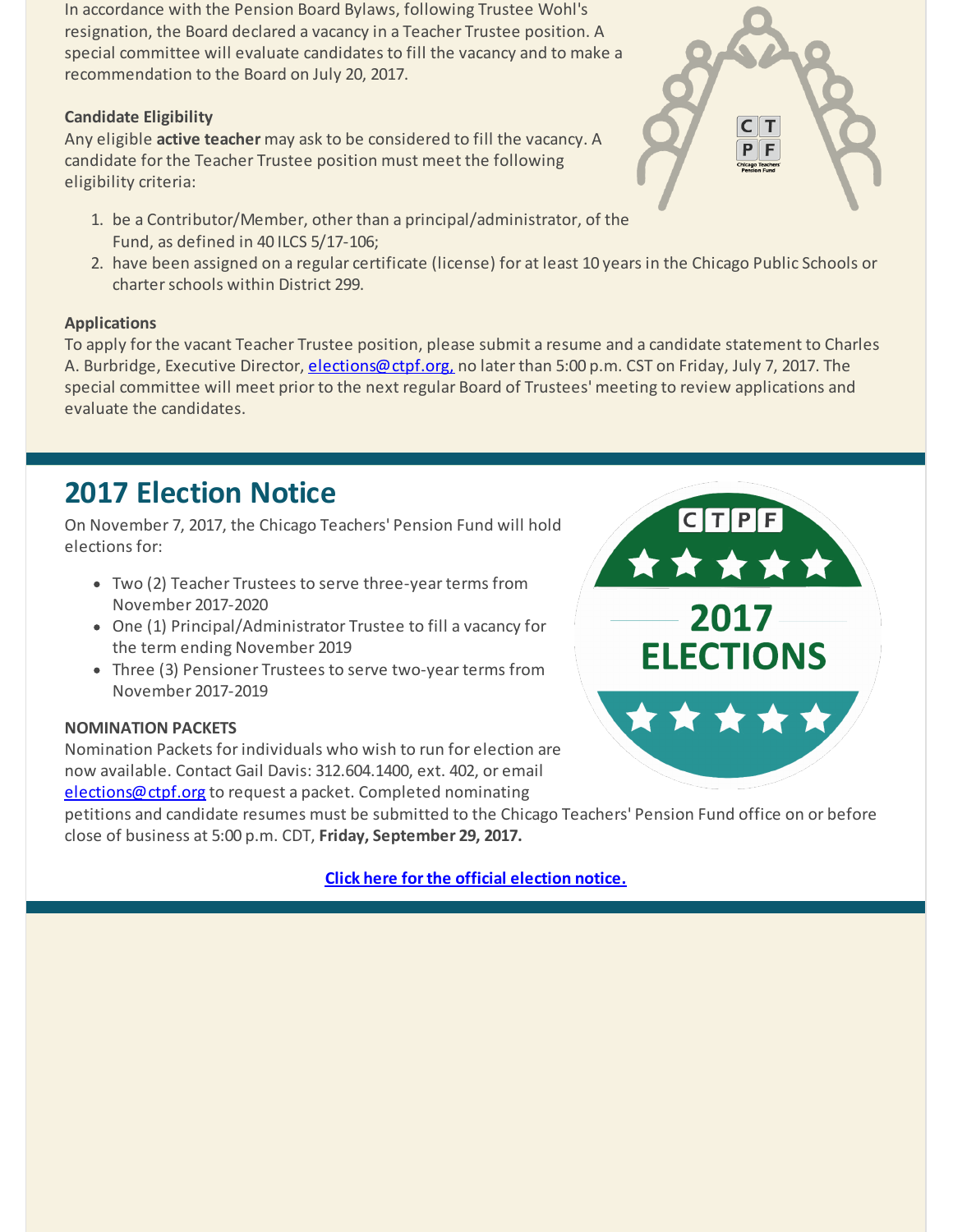## **CTPF Retirees: Open Enrollment 2018**

The 2018Open Enrollment Period for health insurance will run from October 1 - 31, 2017. CTPF offers seminars and webinars to educate members about CTPF's health insurance plans.

Health insurance webinar registration opens Tuesday, August 22, 2017, at *www.ctpf.org.* Webinars will be posted online and available for on-demand viewing the week after the presentation. Health insurance seminar registration for all seminars begins Friday, September 22, 2017, at 9:00 a.m.

# **SAVE THE DATE**

2018 Open Enrollment Period October 1-31, 2017

**WEBINARS** 

Monday, October 2, 2017 10:00 a.m. - Non-Medicare Plans

Wednesday, October 4, 2017 10:00 a.m. - Medicare Plans

Tuesday, October 3, 2017 **Harold Washington Library** 



9:00 a.m. - Medicare plans 1:00 p.m. - Non-Medicare plans Thursday, October 5, 2017

**Hilton Oak Lawn** 9:00 a.m. - Medicare plans 1:00 p.m. - Non-Medicare plans

## **Are You Redefining Retirement?**

We know that retirement represents a new beginning for many of our members. What are you doing to stay active, creative, engaged, and involved? Email yourstory to **[socialmedia@ctpf.org](mailto:socialmedia@ctpf.org)** and we'll contact you for a feature on our social media outlets.

#### **Recent Features: Redefining Retirement**

Mathematics teacher **Emery [Langmar](http://r20.rs6.net/tn.jsp?f=001sl55Lz7L9hXTuYSadN2-xbkQiB376nkl6rf9Ov7f9Lua82d4Bl0fIUTyaCAQv-fWgt4kjwC6TN0neQAH1PwG5nDH7EUk7MIjiXs0x-ArJrHVx7tNBSp09OKRt-9F9XTUae1F3Fj-7EtFPtI4kYPeb7I8kyQkF7_SxcePcLUKA_-gnwBG-KJVLoLKtu-Nfi9YwlJfjLoIehru8fMjX_s7br744x3muSKetpshvwGhmp9PF81K_P-N1dZp9RcTCzBwPVwhQXED61X3ge3b3f6me-BJLxo13O_BZW3FI6edmwM=&c=&ch=)** carved A physical education teacher for 32 years, out a new path in retirement, leaving Mather High School in 2015 after 25 years to pursue a career as a luthier.

**Willie [Valentine](http://r20.rs6.net/tn.jsp?f=001sl55Lz7L9hXTuYSadN2-xbkQiB376nkl6rf9Ov7f9Lua82d4Bl0fIUTyaCAQv-fWiu-mU0VmMMgBjR6tghSIMX4_1p_GSDpQ4v1e9BUG5kYkPX8tSSYVXpRdVfnMIrdWVM1hr7d1WAz_b3qan4xbqE1kckfZSH8vRMvIO2G1McaepE_bhtzJ_SkvNiKr3dPbU78tbutudVun5O-1BnMrXLMfLgKVyyBFwfmG0WuNqy0cuLGyH4Lk6hxI-CC8unlPwoKGloiPEdXN9WN_uD1XwtMMTvUNp-f1oeWd1GKPp2m_AHs6QjnfWV4iiJnSViT7&c=&ch=)** retired last year and continues to pursue an active and healthy lifestyle.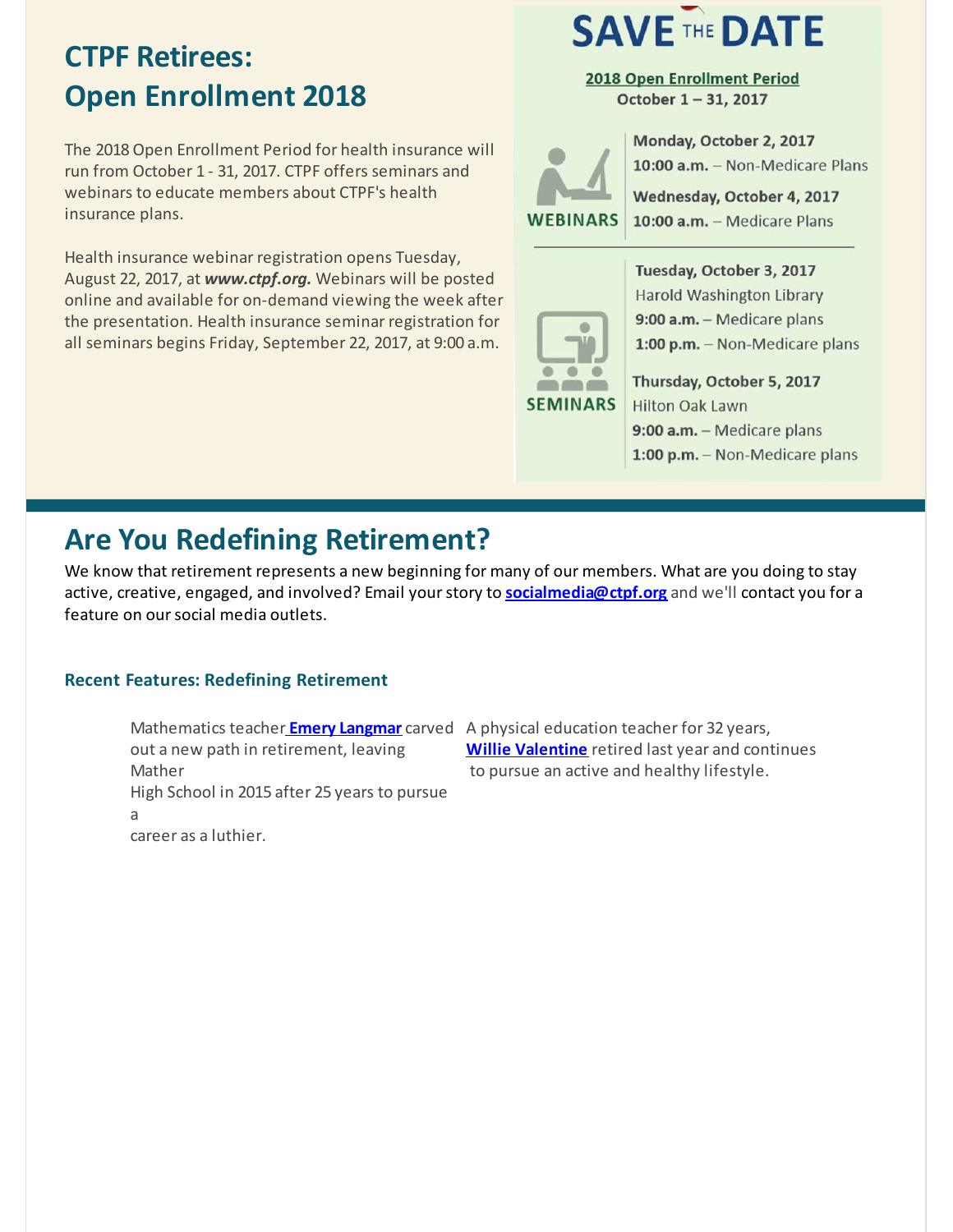

# **Health Insurance Subsidy for Non-CTPF Participants**

Retirees currently enrolled in CTPF-sponsored health plans receive any available health insurance premium subsidy in their monthly pension check. Retirees who do not participate in a CTPF health plan may apply for a subsidy.

On February 27, 2017, CTPF mailed applications for the period January 1 - December 31, 2016, to members who were not enrolled in CTPF health insurance plans. Please note that CTPF will not subsidize Part A premiums for members with pension benefit effective dates of July 1, 2016, or later.



**Completed applications must be returned to CTPF with required documentation by August 31, 2017. Call CTPF Member Services at 312.641.4464 with questions about the subsidy or application.**

### **2017 Pension Payment Schedule**

The schedule for mailing checks and direct deposit dates through July is listed below. [Click](http://r20.rs6.net/tn.jsp?f=001sl55Lz7L9hXTuYSadN2-xbkQiB376nkl6rf9Ov7f9Lua82d4Bl0fIbKw_5LxxfIUVR8F2mUcagLFg88wd7rHUcgwV6eFvN5bWWfNKXWd0hURoT6OUTe_Ygk6ZV3TJ6Xc6dheLmVHKQRkpyQQvWpyO2uuc6mCw5KtMmcGkSBtUmzVPifBqCsA678ZTTlU8WHqGWIZu3FyTU36PsORgPbx1w==&c=&ch=) here for a printable PDF of the full schedule.

| <b>Month</b>     | <b>Check Mailing Date</b> | <b>Direct Deposit Date</b> |
|------------------|---------------------------|----------------------------|
| <b>July 2017</b> | June 29, 2017             | July 3, 2017               |
| August 2017      | July 28, 2017             | August 1, 2017             |
| September 2017   | August 30, 2017           | September 1, 2017          |